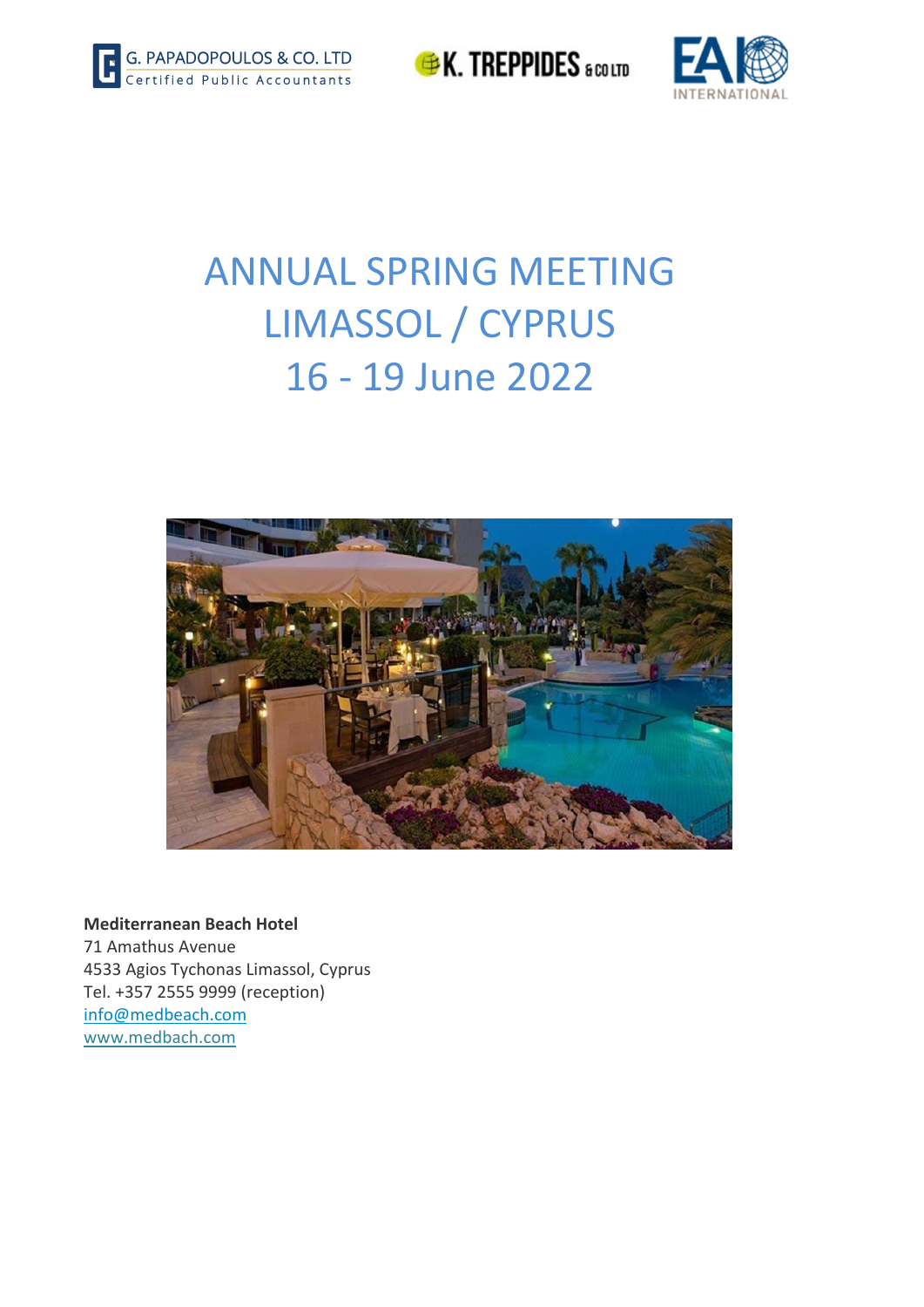





## **Thursday June 16th Afternoon**  Arrival and individual transfer by taxi or public transportation from Larnaca International airport or Paphos International airport https://www.hermesairports.com/while-at-the-airport/larnaka/airport-services  *or* https://www.hermesairports.com/while-at-the-airport/paphos/airport-services Remarks: The public transportation doesn't exist. We advice you to use shuttle buses. In order to organize these buses and share the costs, do not forget to give us your flights numbers and time of arrival and departure (the price should be around Eur. 10.00 per person). Normal taxi are costing Eur. 55.00. **Evening** 7<sup>00</sup>pm - 10<sup>00</sup>pm Welcome aperitif and dinner at hotel restaurant "Ouzeri tis Myrtos"

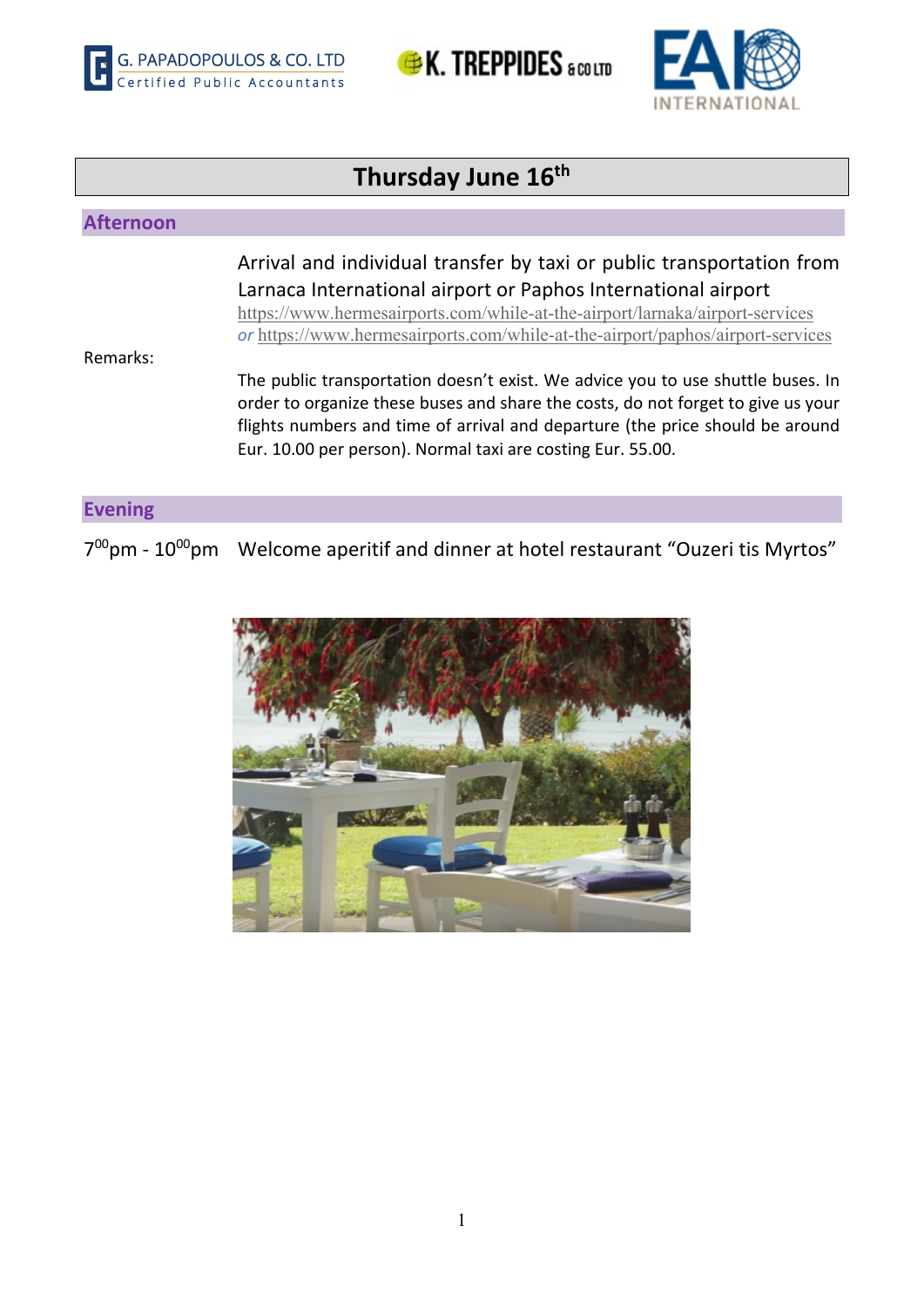





## **Friday June 17th**

## **Morning**

| $7^{00}$ am-9 $^{00}$ am        | <b>Breakfast</b>                                                                               |
|---------------------------------|------------------------------------------------------------------------------------------------|
| $9^{00}$ am-12 <sup>45</sup> am | Technical part                                                                                 |
| $12^{45}$ am-2 <sup>30</sup> pm | Lunch at the restaurant Aquaria (2 <sup>nd</sup> floor)                                        |
| $2^{30}$ pm-4 $3^{0}$ pm        | The diversity in our professional life by Dafni Socratous, Ergodotisi                          |
| <b>Evening</b>                  |                                                                                                |
| $5^{30}$ pm                     | Meeting at the hotel lobby, transfer to the old town                                           |
| $5^{30}$ pm -7 $^{50}$ pm       | Walk tour around Old town Limassol                                                             |
| $7^{50}$ pm-10 <sup>00</sup> pm | Aperitif and dinner at restaurant " Avli tou Vasilea" (typical local<br>place with live music) |

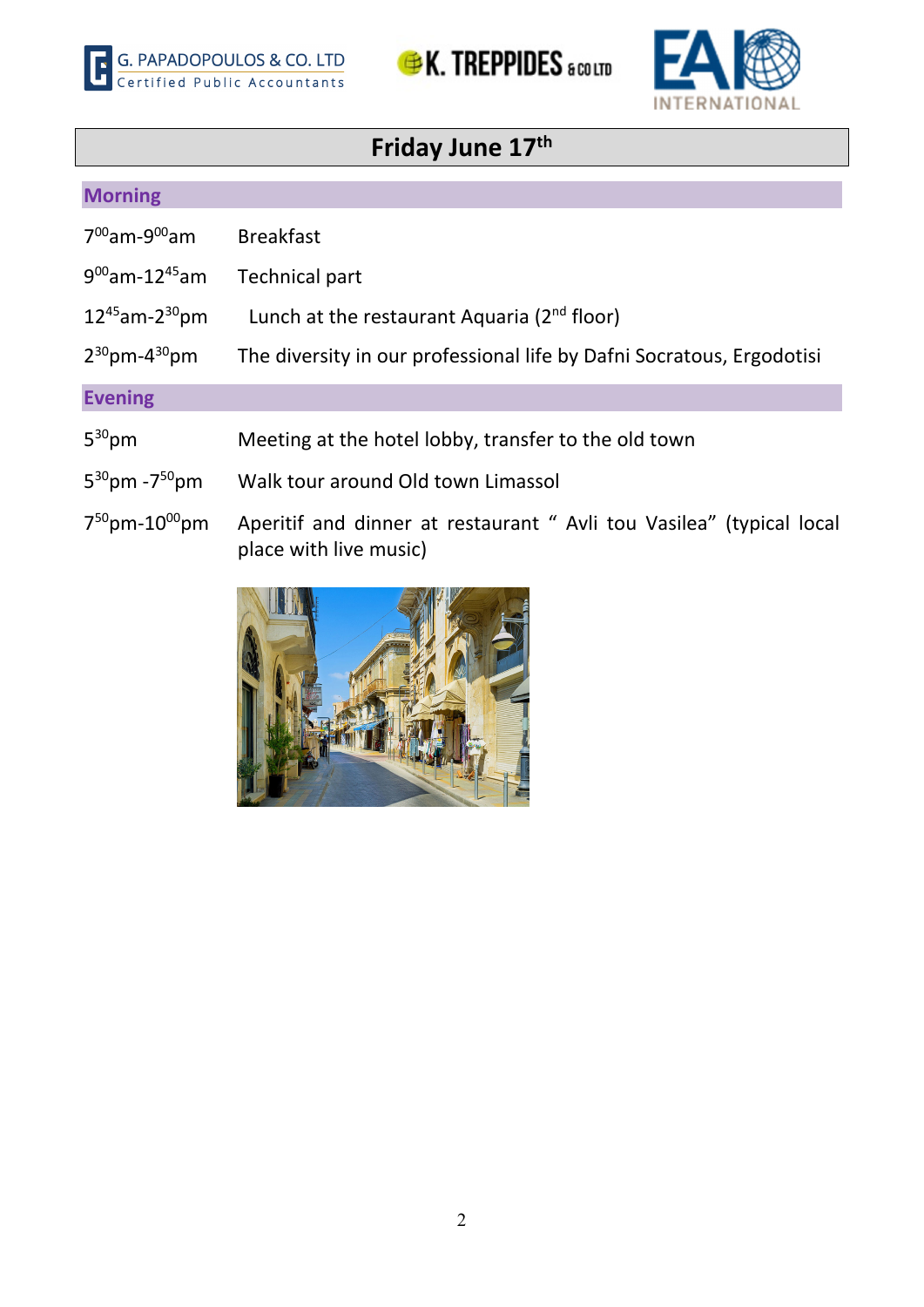





## **Saturday June 18th**

## **Morning**

| $7^{00}$ am-8 <sup>15</sup> am                            | <b>Breakfast</b>                                                                                                                                                                                                                                                                        |
|-----------------------------------------------------------|-----------------------------------------------------------------------------------------------------------------------------------------------------------------------------------------------------------------------------------------------------------------------------------------|
| $8^{30}$ am                                               | Meeting at the lobby and transfer to Omodos village                                                                                                                                                                                                                                     |
| $9^{30}$ am                                               | Arrival at Omodos village                                                                                                                                                                                                                                                               |
|                                                           | Typical ancient village, situated in the Troodos mountains, with<br>various medival houses and a few small interesting museums.<br>This village was created around the original monastery (timios<br>Stavros Monastery) of th Holy Cross. Traditions are here still very<br>much alive. |
| 9 <sup>30</sup> am-11 <sup>30</sup> am                    | Omodos Quest (a team building experience)                                                                                                                                                                                                                                               |
| $11^{30}$ am- 12 $^{00}$ am<br>$12^{15}$ am-12 $^{30}$ am | Guided tour of the monastery and the village<br><b>Transfer to Kilani</b>                                                                                                                                                                                                               |
| $12^{30}$ am - 2 <sup>00</sup> pm                         | Visit and wine tasting at Vlassides Winery                                                                                                                                                                                                                                              |
| $2^{00}$ pm - $4^{00}$ pm                                 | Lunch at Vlassides Winery                                                                                                                                                                                                                                                               |
| $4^{00}$ pm-5 $^{00}$ pm                                  | Return to the hotel in Limassol                                                                                                                                                                                                                                                         |
| $5^{00}$ pm- $8^{00}$ pm                                  | <b>Free time</b> (use of the hotel accommodations possible)                                                                                                                                                                                                                             |
| $8^{00}$ pm- $8^{15}$ pm                                  | <b>Transfer to Limassol Marina</b>                                                                                                                                                                                                                                                      |
| $8^{30}$ pm-10 <sup>30</sup> pm                           | Dinner at the fish Restaurant Pyxida                                                                                                                                                                                                                                                    |
| $10^{30}$ pm- $11^{30}$ pm                                | Last drink in the Marina                                                                                                                                                                                                                                                                |
| $11^{30}$ pm- $11^{45}$ pm                                | Return by bus to hotel                                                                                                                                                                                                                                                                  |

## *Casual clothes, comfortable shoes*